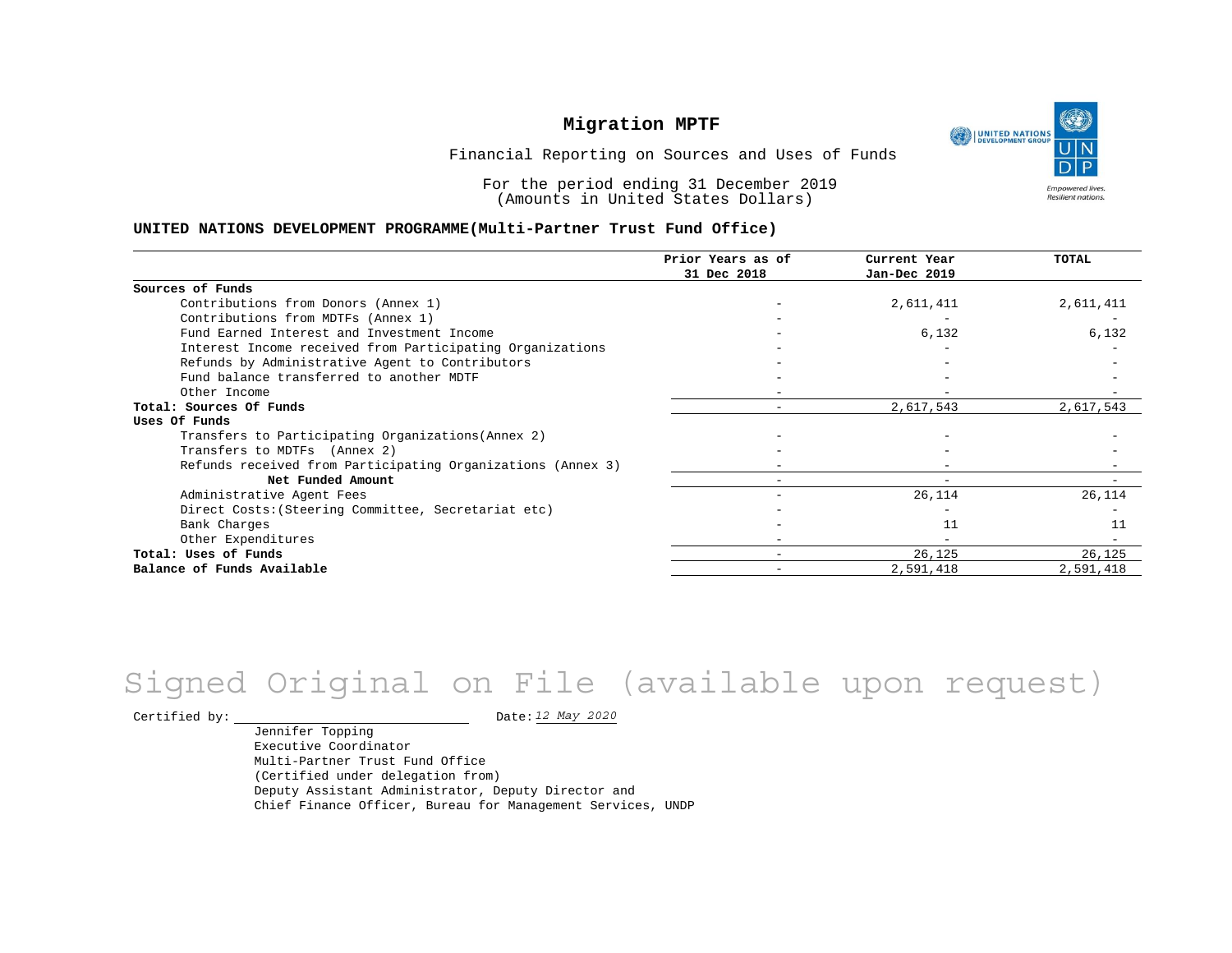O UNITED NATIONS **Empowered lives** Resilient nations.

Financial Reporting on Sources and Uses of Funds

For the period ending 31 December 2019 (Amounts in United States Dollars)

#### **UNITED NATIONS DEVELOPMENT PROGRAMME(Multi-Partner Trust Fund Office)**

**Annex - 1: Contributions**

|                                | Prior Years as of | Current Year | TOTAL     |
|--------------------------------|-------------------|--------------|-----------|
|                                | 31 Dec 2018       | Jan-Dec 2019 |           |
| From Contributors              |                   |              |           |
| DEUTSCHE GESELLSCHAFT FUR INTE |                   | 1,120,032    | 1,120,032 |
| GOVERNMENT OF CYPRUS           | -                 | 11,100       | 11,100    |
| GOVERNMENT OF FRANCE           |                   | 111,607      | 111,607   |
| GOVERNMENT OF GERMANY          |                   | 1,101,579    | 1,101,579 |
| GOVERNMENT OF UNITED KINGDOM   |                   | 267,092      | 267,092   |
| Total: Contributions           |                   | 2,611,411    | 2,611,411 |

# Signed Original on File (available upon request)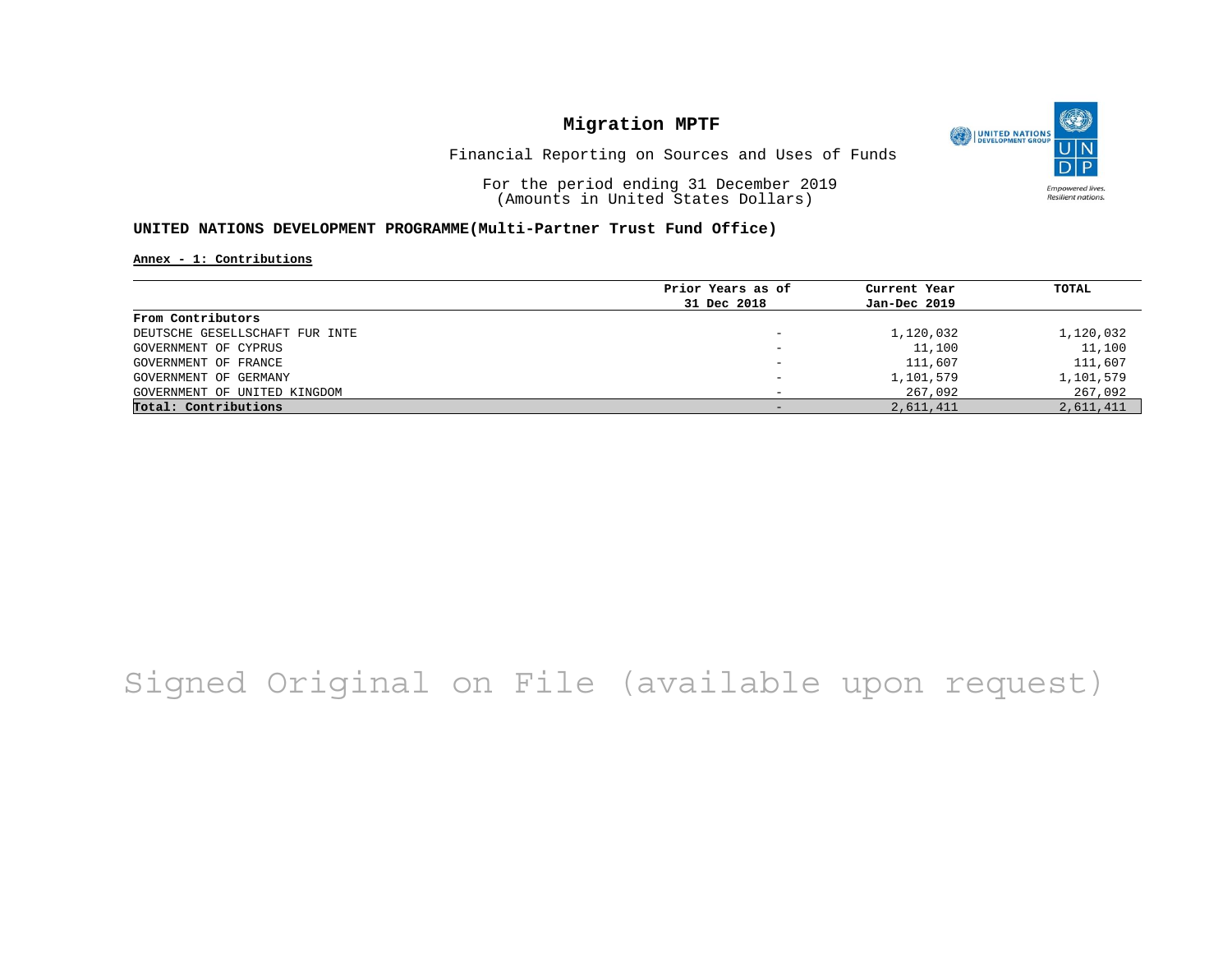

Financial Reporting on Sources and Uses of Funds

For the period ending 31 December 2019 (Amounts in United States Dollars)

#### **UNITED NATIONS DEVELOPMENT PROGRAMME(Multi-Partner Trust Fund Office)**

**Annex - 2: Transfers**

|  | оt<br>as<br>Prior<br>years | Year<br>Current | <b>TOTAL</b> |
|--|----------------------------|-----------------|--------------|
|  | 2018<br>Dec<br>۔۔          | 2019<br>Jan-Dec |              |

**To Participating Organizations**

**No Activity**

## Signed Original on File (available upon request)